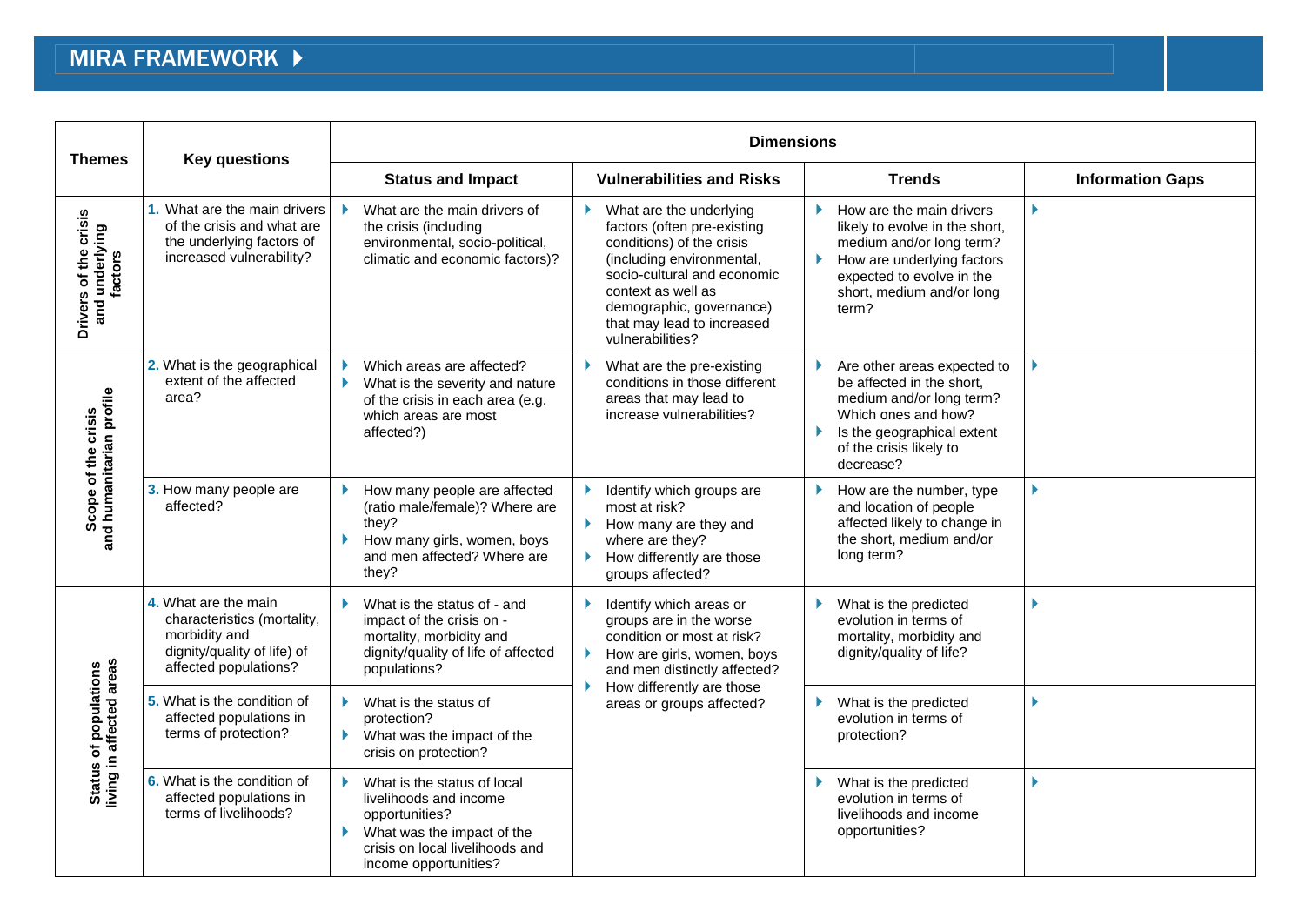| <b>Themes</b>                            | <b>Key questions</b>                                                                                                            | <b>Dimensions</b>                                                                                                                                                                                                                               |                                                                                                                                                                               |                                                                                                            |                         |
|------------------------------------------|---------------------------------------------------------------------------------------------------------------------------------|-------------------------------------------------------------------------------------------------------------------------------------------------------------------------------------------------------------------------------------------------|-------------------------------------------------------------------------------------------------------------------------------------------------------------------------------|------------------------------------------------------------------------------------------------------------|-------------------------|
|                                          |                                                                                                                                 | <b>Status and Impact</b>                                                                                                                                                                                                                        | <b>Vulnerabilities and Risks</b>                                                                                                                                              | <b>Trends</b>                                                                                              | <b>Information Gaps</b> |
|                                          | 7. What is the condition of<br>affected populations in<br>terms of access to and<br>utilization of basic<br>services and goods? | What is the status of access to<br>and utilization of basic services<br>and goods?<br>What was the impact of the<br>crisis on access to and<br>utilization of basic services and<br>qoods?                                                      |                                                                                                                                                                               | What is the predicted<br>evolution in terms of access<br>to ad utilization of basic<br>services and goods? |                         |
| National Capacities<br>and Response      | 8. What are the local coping<br>mechanisms of affected<br>communities?                                                          | What are the known coping<br>mechanisms of local<br>communities and how were<br>they affected?<br>Are they adaptable and<br>sustainable?                                                                                                        | Are coping mechanisms<br>weaker for certain areas or<br>groups and which ones?                                                                                                | How sustainable are known<br>coping mechanisms in the<br>short, medium and long<br>term?                   |                         |
|                                          | 9. What are the national/<br>sub-national, private<br>sector, non-governmental<br>and government<br>capacities to respond?      | What are the existing<br>capacities (both regular<br>capacities and those<br>specifically designed for crisis<br>response) and how have they<br>been affected by the crisis?                                                                    | How sustainable are these capacities in the short, medium and/or<br>long term?<br>Can these capacities be expected to scale up, where and how?<br>$\blacktriangleright$       |                                                                                                            |                         |
|                                          | 10. What are their<br>interventions to date in<br>response to the crisis?                                                       | Have the actors identified<br>undertaken any initial<br>assistance or interventions in<br>response to the crisis?<br>Where, how many people were<br>targeted, reached and covered<br>by the different types of<br>interventions?                |                                                                                                                                                                               |                                                                                                            |                         |
| International Capacities<br>and Response | 11. What is the<br>international response<br>capacity and how has it<br>been affected?                                          | What is the international<br>Þ.<br>response capacity (both regular<br>capacities & those specifically<br>designed for crisis response)<br>and how were they affected?<br>Are there any preparedness<br>and coordination procedures in<br>place? | How sustainable are these capacities in the short, medium and/or<br>Þ.<br>long term?<br>Can these capacities be expected to scale up, where and how?<br>$\blacktriangleright$ |                                                                                                            |                         |
|                                          | 12. Which agencies/<br>organizations are<br>operating where and in<br>what sectors of<br>intervention?                          | Which agencies/organizations<br>are operating where and in<br>what sectors?                                                                                                                                                                     |                                                                                                                                                                               |                                                                                                            |                         |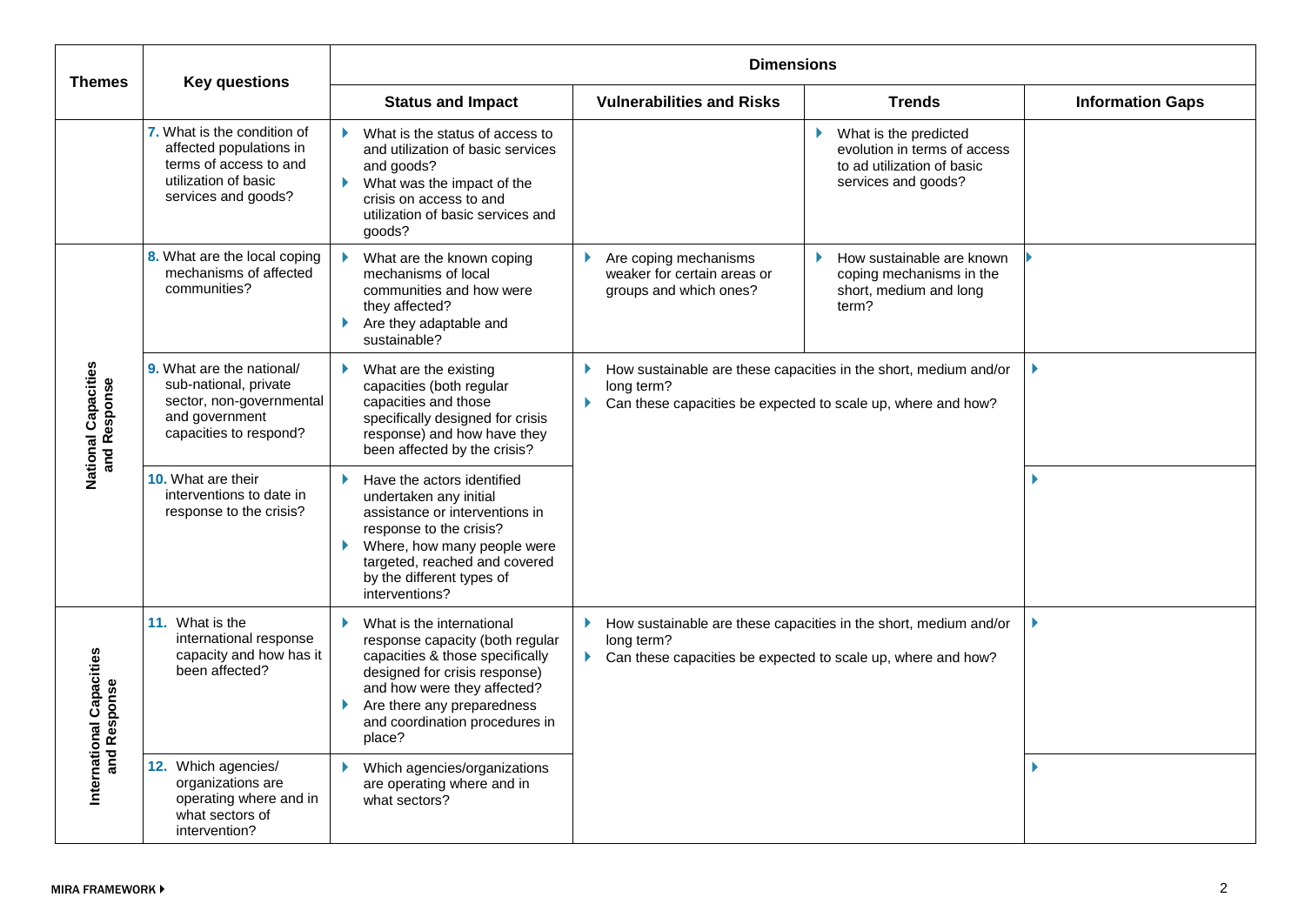| <b>Themes</b>          | <b>Key questions</b>                                                                                                                                              | <b>Dimensions</b>                                                                                                                                                                                                      |                                                                                                                                                                       |                                                                                                                                                                 |                         |
|------------------------|-------------------------------------------------------------------------------------------------------------------------------------------------------------------|------------------------------------------------------------------------------------------------------------------------------------------------------------------------------------------------------------------------|-----------------------------------------------------------------------------------------------------------------------------------------------------------------------|-----------------------------------------------------------------------------------------------------------------------------------------------------------------|-------------------------|
|                        |                                                                                                                                                                   | <b>Status and Impact</b>                                                                                                                                                                                               | <b>Vulnerabilities and Risks</b>                                                                                                                                      | <b>Trends</b>                                                                                                                                                   | <b>Information Gaps</b> |
|                        | 13. What are their<br>interventions to date in<br>response to the crisis?                                                                                         | What interventions are the<br>Ы<br>actors identified already<br>providing?                                                                                                                                             |                                                                                                                                                                       |                                                                                                                                                                 |                         |
| Humanitarian<br>Access | 14. What are the logistic<br>considerations in terms<br>of effects of the<br>emergency and options<br>for response?                                               | What are the main<br>considerations affecting the<br>response (availability and<br>quality of air/road/water<br>transportation networks,<br>telecommunications and<br>storage facilities)?                             | Which affected areas or<br>groups are most likely to<br>be affected by these<br>constraints?                                                                          | How are logistics constraints<br>expected to evolve?                                                                                                            |                         |
|                        | 15. What are the security<br>considerations?                                                                                                                      | What are the main<br>considerations affecting the<br>local population and the<br>delivery of assistance (armed<br>groups, gender-based violence,<br>sexual exploitation and abuse,<br>and UXOs) and where are<br>they? | Are security considerations likely to evolve in the short, medium<br>Þ.<br>and/or long term? Where and how?                                                           |                                                                                                                                                                 |                         |
|                        | 16. How do civil-military<br>relations feature in the<br>context?                                                                                                 | What are, if any, the civil-<br>Þ.<br>military relations?<br>Þ.<br>How do they affect the local<br>population and the response?                                                                                        | Are civil-military relations likely to evolve and how?<br>Þ.                                                                                                          |                                                                                                                                                                 |                         |
|                        | 17. What proportion of the<br>affected population<br>(disaggregated by sex<br>and age and according<br>to sector) reachable for<br>humanitarian<br>interventions? | What proportion of the affected<br>population is reachable by<br>humanitarian interventions?                                                                                                                           | Are there groups or areas in<br>need or specific needs<br>(sectors) that are not or not<br>sufficiently reachable? Which<br>and where?                                | How is the proportion of the<br>affected population<br>reachable by humanitarian<br>interventions likely to evolve<br>in the short, medium and/or<br>long term? |                         |
| Coverage<br>and Gaps   | 18. To what extent are the<br>conditions of affected<br>populations<br>(disaggregated by sex<br>and age and according<br>to sector) being<br>addressed?           | What proportion of the affected<br>population is protected and<br>assisted?                                                                                                                                            | ¥.<br>Are there vulnerabilities in the<br>population that need to be<br>particularly addressed?<br>Do the male and female<br>populations have equal<br>access to aid? | How is the proportion of the<br>affected population<br>protected and assisted<br>likely to evolve?                                                              |                         |